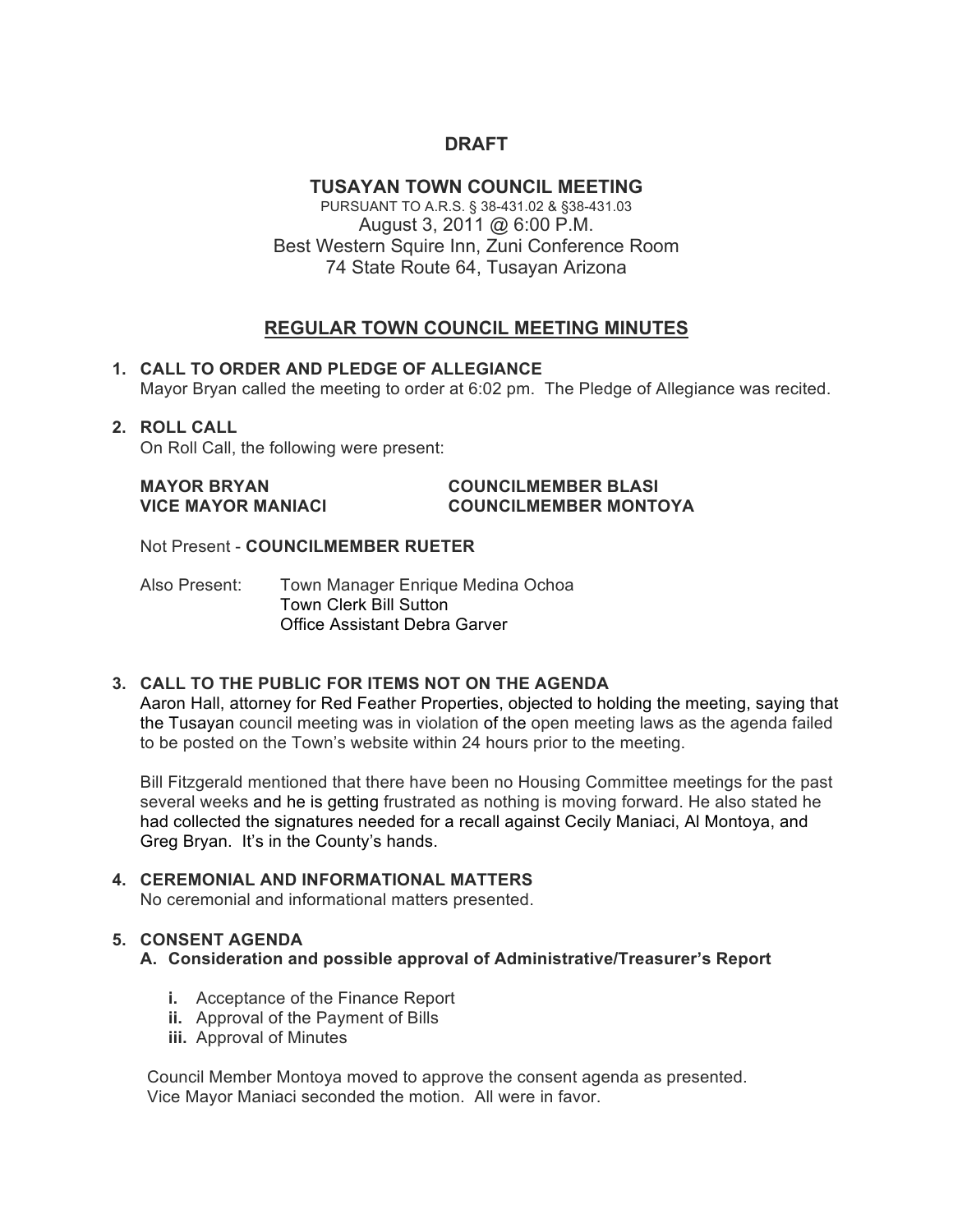#### **6. COMMITTEE REPORTS**

No Committee Reports were presented.

#### **7. ITEMS FOR ACTION**

**A. Consideration and possible approval of receipt and/or acceptance of the Municipal Water Study and Supplement.**

Ray Jones, ARICOR Water Solutions, and Grant Anderson, Willdan, presented the final Municipal Water Study. After inventorying all the facilities that provide water service to the Town, they identified the operational systems and evaluated the companies; found that the three water systems are owned by five owners and none hold the  $CC&N-$ Hydro, Squire Inn, Anasazi, the Airport system and private hotel owners. The operational situation is good and is simple but reliable, as it uses an elevated tank system. The Hydro/ Squire system is meeting its needs plus provides water for the airport – there is room for growth on this system. The Anasazi system has been out of service for a couple of years and hauls in water for their customers. The private owners have service lines around their hotels. All these systems are interconnected and can't be separated accept for the airport system. It is their opinion that it would be desirable for the Town to look into the purchase of these systems, minus the airport, and/or move into an agreement with the Squire. The scope of study did not include an operational forecast, operating plan, staffing plan, finance options or system enhancements or improvements. Ray Jones said that a draft could be produced for the next phases that would include these scopes of study.

Council Member Montoya moved to approve the receipt of the study. Council Member Blasi seconded the motion. All were in favor.

**B. Consideration and possible approval of changing the time of the Regular Council meeting for the Tusayan Town Council to 4:00 p.m. on Wednesday, August 17, 2011, to accommodate the Town of Tusayan's ADOT reception that is on the same night at 7:00.**

Council Member Montoya moved to approve the 4:00 time change for the August 17, 2011 Council meeting.

Vice Mayor Maniaci seconded the motion. All were in favor.

**C. Consideration and possible approval of authorization for Town Manager to enter and execute an agreement with Hinton Burdick CPAs & Advisors to complete a Financial Report and an Audit for FY 2010-2011.**

Town Manager Ochoa stated that Hinton Burdick CPAs offered us the lowest bid and with more service.

Council Member Montoya moved to approve the authorization for the Town Manager to enter into an agreement with Hinton Burdick CPAs & Advisors to complete a Financial Report and Audit for FY 2010-2011.

Vice Mayor Maniaci seconded the motion. All were in favor.

**D. Consideration and possible approval of Resolution No. 2011-08-03-01 thanking Secretary of Interior Ken Salazar for his decision to support the withdrawal of approximately one million acres of federal lands surrounding the Grand Canyon National Park from new uranium mining claims for 20 years and opposing efforts to prohibit Secretary Salazar from enforcing his order.**

Council Member Montoya moved to approve the resolution.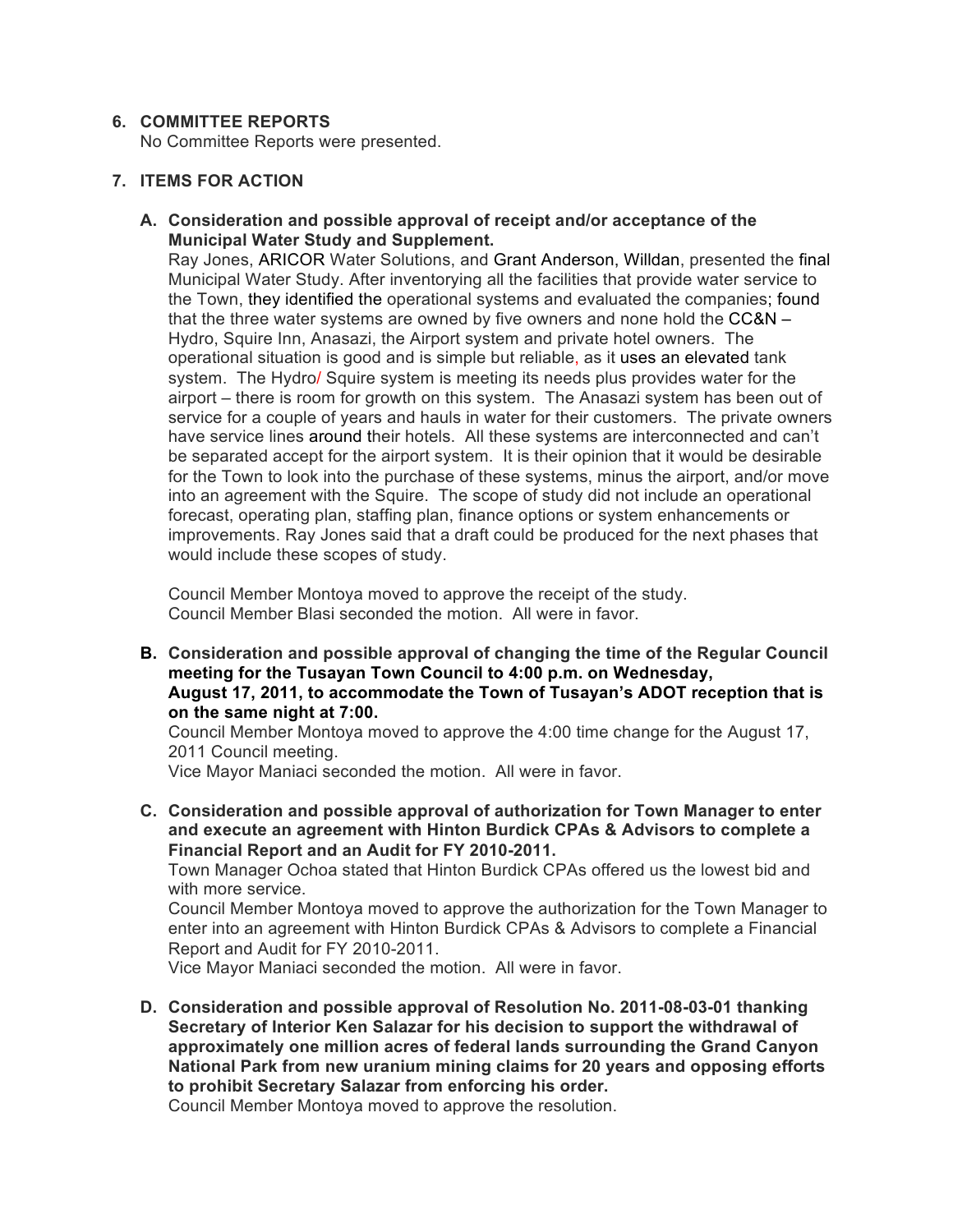Vice Mayor Maniaci seconded the motion. Council Member Blasi refrained from discussion and abstained due to a possible conflict of interest with his current employment and Hatch Act perimeters. The remaining three were in favor.

**E. Consideration and possible approval of Resolution No. 2011-08-03-02 authorizing and instructing the Town Manager to proceed with the development of a personnel policy, personnel job descriptions, classifications and salary schedules, and corresponding payroll procedures pursuant to participation in the U.S. Social Security Program which also permits participation in ASRS, the Arizona State Retirement System and other benefit programs.** Vice Mayor Maniaci moved to approve the resolution to authorize the Town Manager to proceed.

Council Member Montoya seconded the motion. All were in favor.

- **F. Consideration and possible approval of Resolution No. \_\_\_\_\_ authorizing the waiver of development fees as structured and requiring developers to reimburse costs borne by the Town of Tusayan until all meeting and approval regarding the same are completed and or approval of project by the Council.**  Council Member Montoya expressed concerns about the language giving the impression that the Ten X Ranch is currently part of the Town and it is not. It could raise some legal questions. Vice Mayor and Council Member Blasi agreed that the resolution wording needed to be clarified. The matter will be referred back to the Town Attorney.
- **G. Consideration and possible approval of Resolution No. 2011-08-03-03 authorizing and instructing the Town Manager to pursue changes in the Text of the Zoning Code reference to Planned Community Districts and the specific requirement to minimum acreage.**

Aaron Hall, attorney for the Red Feather Properties, stated that he had great concern with the possible changes to the zoning code, specifically for Camper Village. The Town already has parking issues and with a change in that zoning there would be no restrictions on mixed residential and commercial uses. He offered to assist the Town Manager in research.

Council Member Blasi moved to approve the resolution to authorize the Town Manager to research and pursue changes in the Text of the Zoning Code for Planned Community Districts.

Vice Mayor Maniaci seconded the motion. All were in favor.

#### **8. ITEMS FOR DISCUSSION**

- **A.** Code Enforcement by Willdan Engineering The Town Manager is continuing discussions with the Town Attorney on whether there is a conflict of interest for Town Clerk Sutton to serve as a hearing officer.
- **B.** Update on the Office Modular Fabrication and Installation The Town Manager stated that the site work is continuing to move forward and expects the installation to take place in next few weeks. The modular is in storage in Glendale. We are currently not being charged storage or insurance. Mayor Bryan requested that Trowtiere gives us an advance notice to provide insurance.
- **C.** Furniture and Equipment cost forecast for new Town Hall Modular The Town Manager is continuing to move forward on receiving bids for work on the dais and is waiting to hear from the Council on what their preferences are for office furnishings.
- **D.** Update on Highway 64 Enhancement and Safety Project